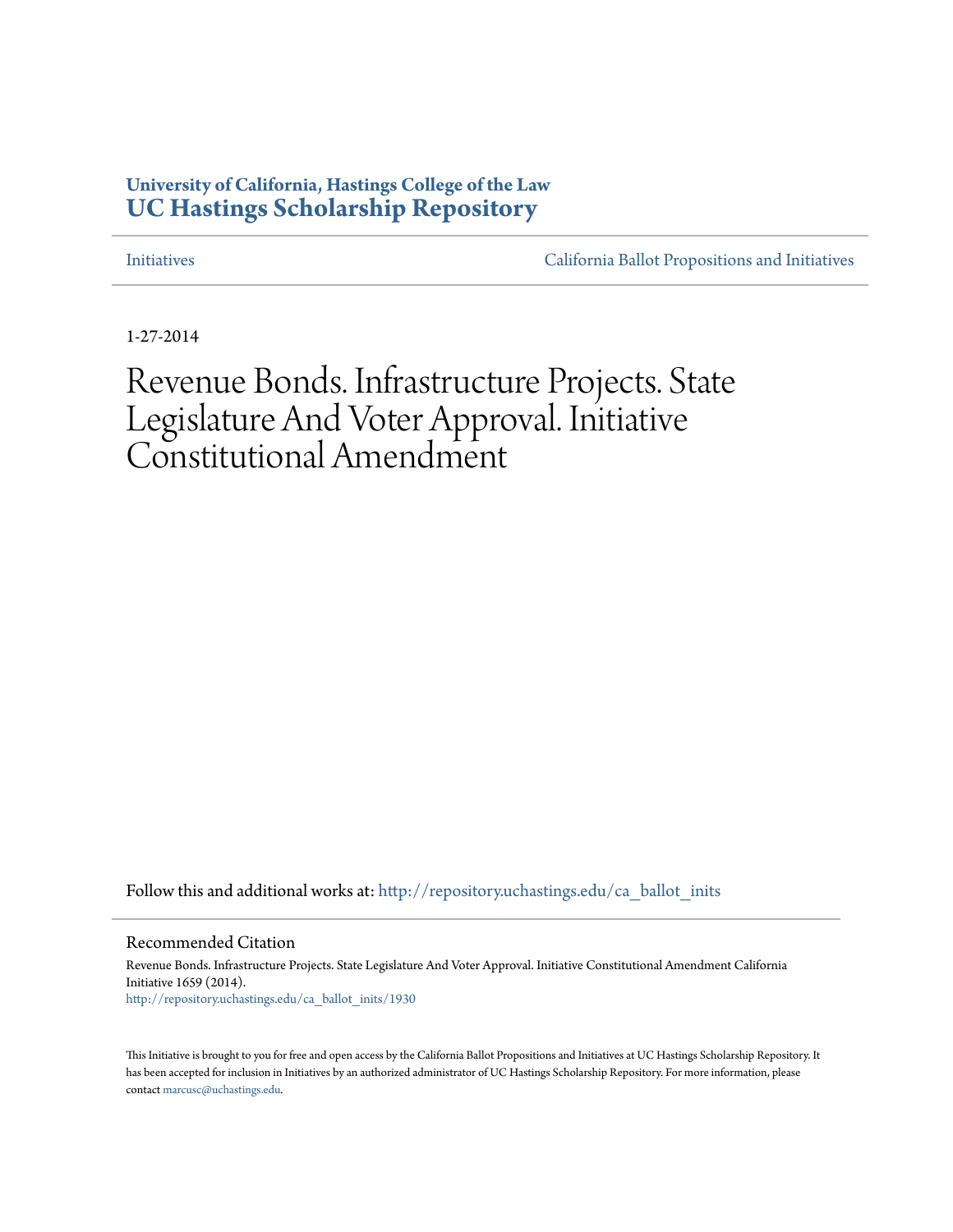$1 4 - 0 0 0 9$ 

June 27, 2014

**RECEIVEO** 

JUN 2 7 2014

INITIATIVE COORDINATOR ATTORNEY GENERAL'S OFFICF

#### VIA PERSONAL DELIVERY

The Honorable Kamala D. Harris Attorney General 1300 I Street, 17th Floor, P.O. Box 944255 Sacramento, CA 95814

Attention: Ashley Johansson, Initiative Coordinator

Re: Request for Title and Summary for Proposed Initiative Constitutional Amendment

Dear Ms. Harris:

Pursuant to Article II, Section 10(d) of the California Constitution, I hereby submit the attached proposed Initiative Constitutional Amendment, entitled the "No Blank Checks Initiative," to your office and request that you prepare a title and summary of the measure as provided by law. Included with this submission is the required proponent affidavit signed by the proponent of this measure pursuant to Section 9 608 of the California Elections Code. My address as a registered voter is attached to this letter, along with a check for \$200.00.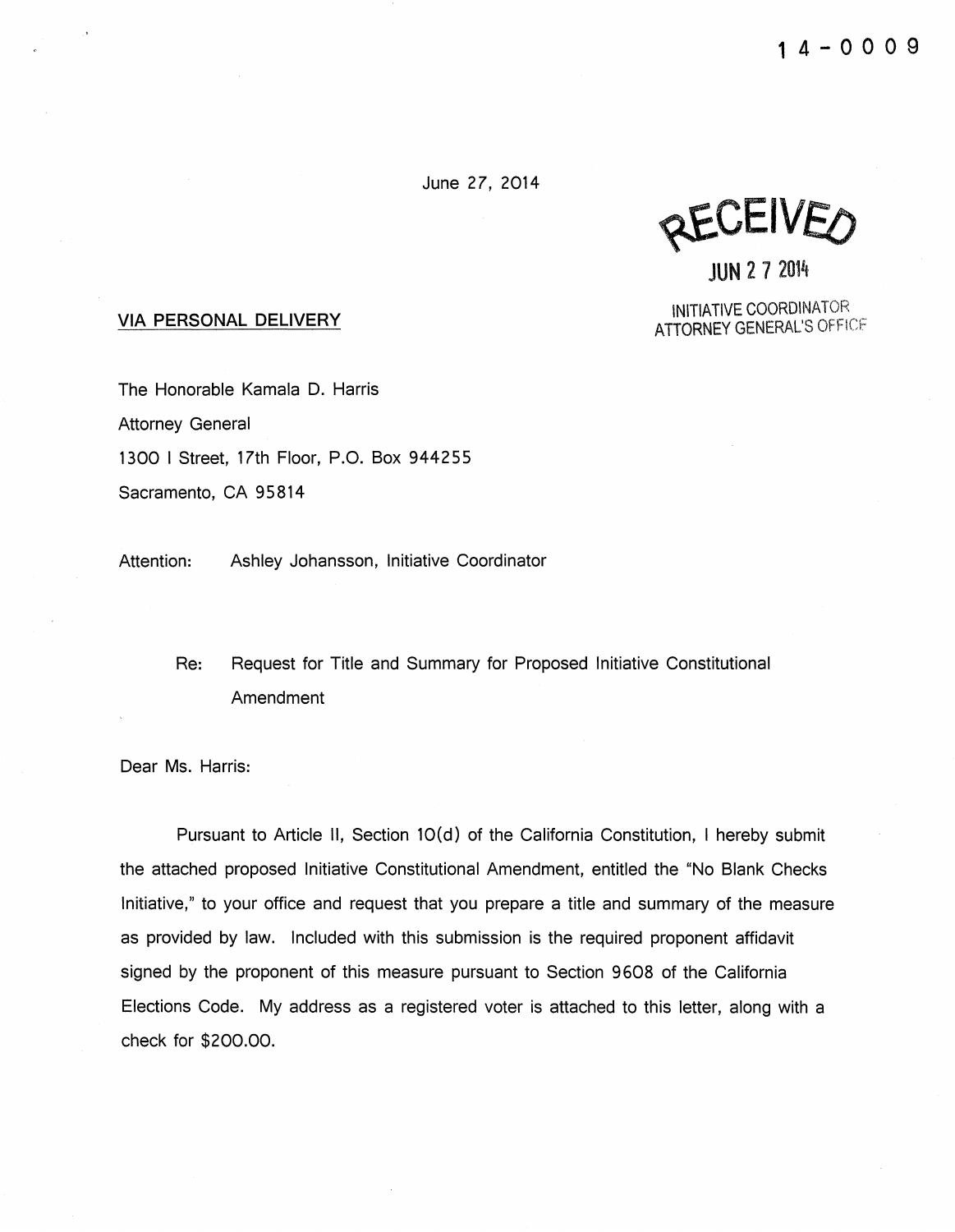All inquires or correspondence relative to this initiative should be directed to Nielsen, Merksamer, Parrinello, Gross & Leoni, LLP, 1415 L Street, Suite 1200, Sacramento, CA 95814, (916) 446-6752, Attention: Kurt Oneto (telephone: 916/446- 6752).

Thank you for your assistance.

Sincerely,

otatasse Dean

Dean Cortopassi, Proponent

Enclosure: Proposed Initiative Constitutional Amendment

Proponent Certification Required by Elections Code Section 9001(b)

I, Dean Cortopassi declare under penalty of perjury that I am a citizen of the United States, 18 years of age or older, and a resident of San Joaquin County, California.

Vla an Cortatory, Proponent.

 $\kappa$ Dated this  $26^\circ$  day of  $\sqrt{500^\circ}$ , 2014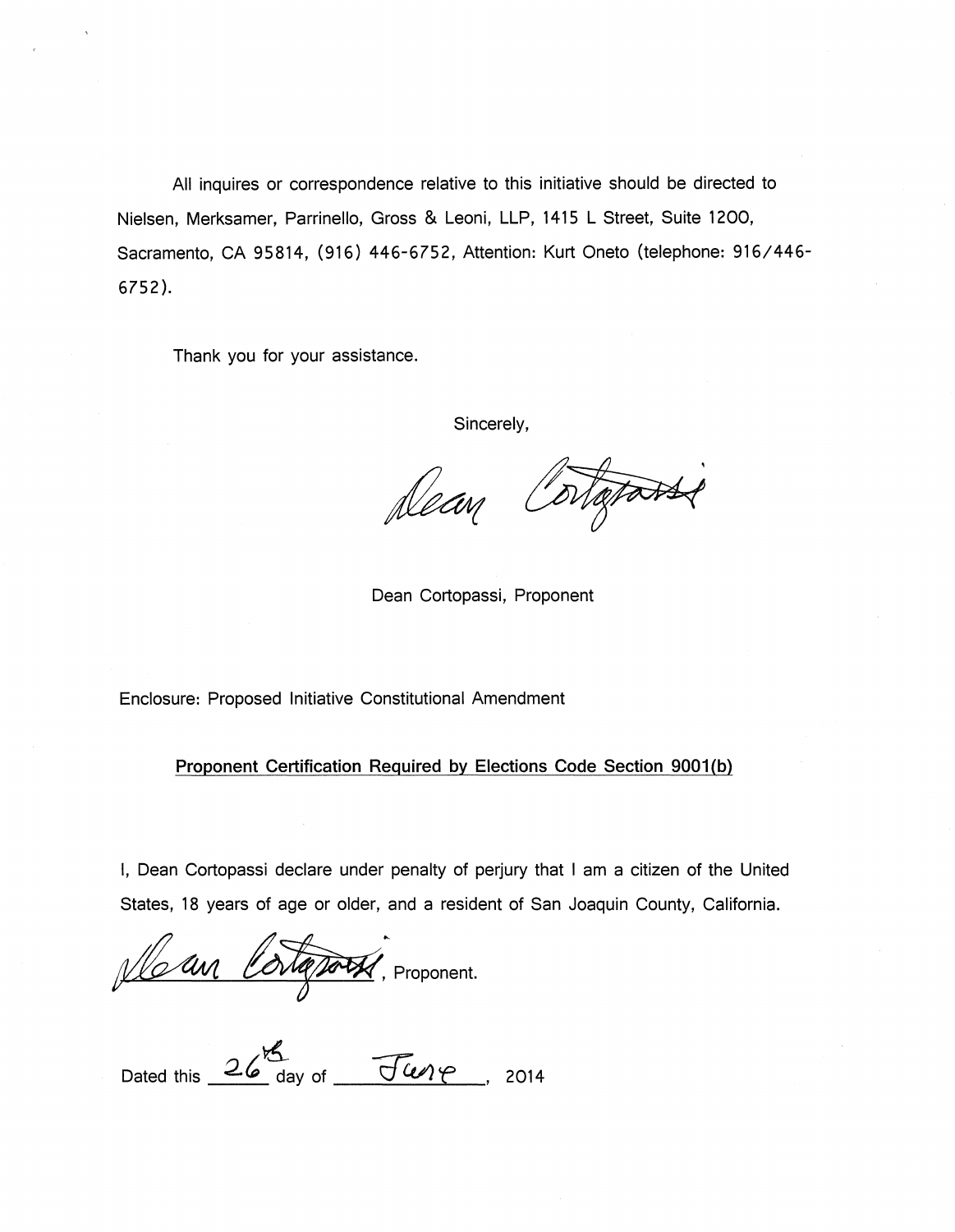#### *Section 1. Title.*

This Act shall be known and may be cited as the No Blank Checks Initiative.

#### *Section 2. Findings and Declarations.*

The People of the State of California find and declare as follows:

(a) The politicians in Sacramento have mortgaged our future with long-term bond debt obligations that will take taxpayers, our children, and future generations decades to pay off.

(b) Under current rules, state bonds only need to be approved by voters if they will be repaid out of the state's general revenues. But the state politicians can rack up billions in additional bond debt without *ever* getting the voters' approval if the bonds will be repaid with specific charges imposed directly on Californians like taxes, fees, rates, tolls, or rents. The politicians should not be allowed to write themselves blank checks. Voters must have a say in all major state bond debt spending decisions because voters are the ones who ultimately pay the bill.

(c) According to a 2014 report from California's independent, nonpartisan Legislative Analyst's Office, the State of California is carrying \$340 billion in public debt. This represents \$8,500 per person living in the state. *(Legislative Analyst's Office,* "Addressing California's Key Liabilities," Mar. 7, 2014.) The interest payments on our long-term debt obligations will cripple the state if we keep spending the way we do now-making it harder to fund schools, public safety, and other important state programs.

(d) Moreover, voters are rarely told the true costs of bond-funded projects. We were originally told that the bullet train would cost \$9 billion. But now the estimated cost has ballooned to nearly \$70 billion. *(Los Angeles Times,* "The Hazy Future of California's Bullet Train," Jan. 14, 2014.)

(e) This measure puts the brakes on our state's public debt crisis by giving the voters a say in all major state bond debt proposals that must be repaid by Californians through higher taxes, fees, rates, tolls, or rents. This is consistent with Governor Brown's 2010 pledge that all state tax increases should be put before the voters for their approval. *(Sacramento Bee,* "Brown takes Break from Campaigning; Whitman Keeps up Attack," Oct. 28, 2010.)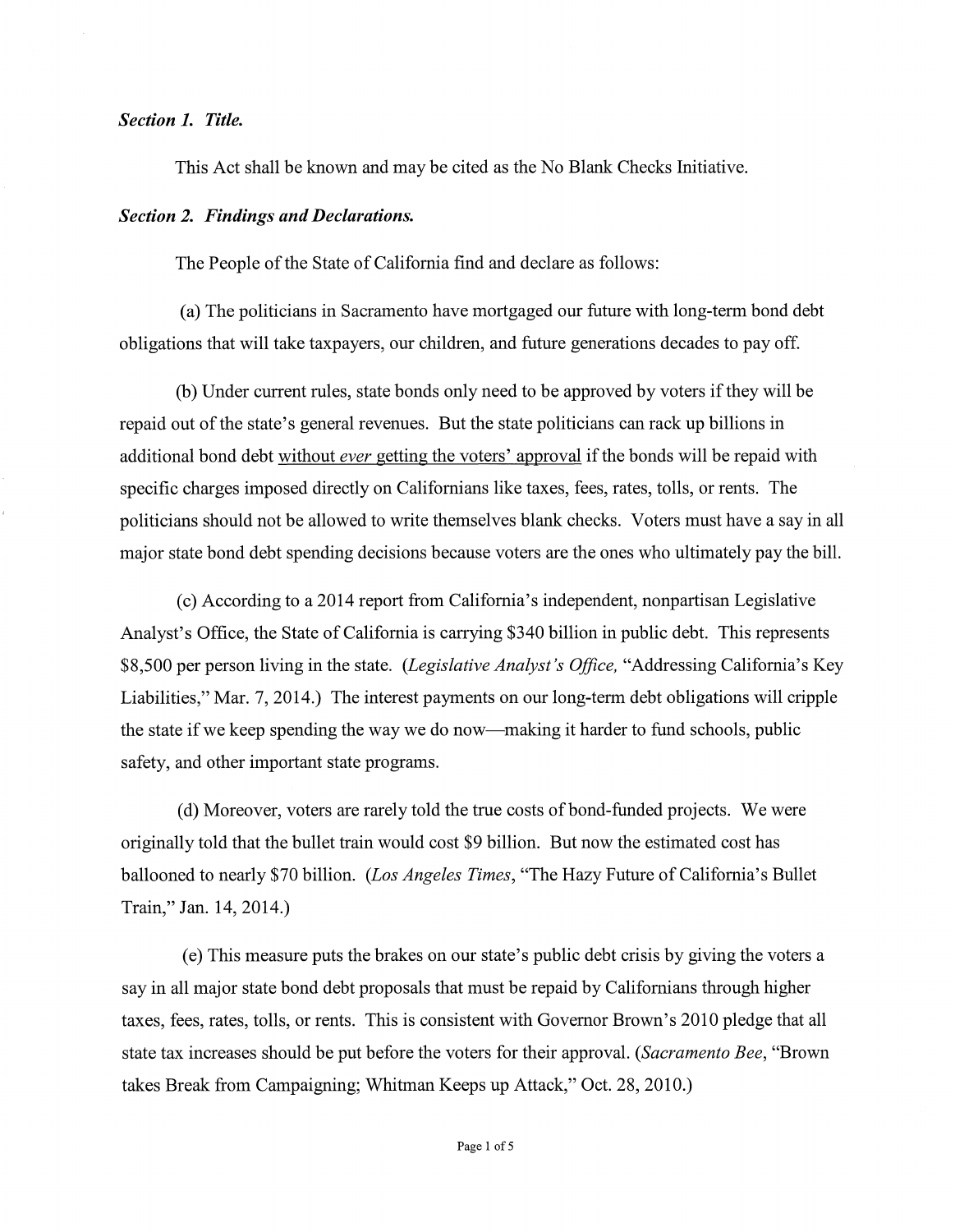(f) This measure also forces the politicians to accurately inform voters of the real cost of bond-funded projects. By requiring state officials to show voters at the ballot box how much a bond measure will really cost, and how long it will take to pay the debt off, this measure brings much-needed transparency to our public debt obligations.

(g) This measure also improves accountability in our long-term bond debt obligations by requiring the state to post online and update the status of outstanding bond-funded projects, including cost overruns and added expenses that might be piling up.

#### *Section 3. Statement of Purpose.*

The purpose of this measure is to bring the state's public debt crisis under control by giving the voters a say in all major bond-funded state projects that will be paid off through higher taxes, fees, rates, tolls, or rents charged to Californians, their children, and future generations.

#### *Section 4. Section 1. 6 is added to Article XVI of the California Constitution, to read:*

Section 1.6. Notwithstanding any other provision of law:

(a) No revenue bonds used to finance the planning, development, construction, or implementation of any project that is funded, owned, or operated, either wholly or partially, by the state or any agency in which the state is a member may be authorized, issued, or sold until approved by a majority of the voters voting at a statewide election if (1) the aggregate amount of the bond issuance for the project exceeds two billion dollars (as adjusted pursuant to subdivision (e)); and (2) the repayment of the bonds would require the imposition, increase, or extension of any tax, fee, rate, toll, rent, or other charge by the state or any other state, regional, or local government body.

(b) When required to obtain voter approval for revenue bonds pursuant to this section, the Legislature shall place the request for voter approval on the ballot through a bill passed by a majority vote in each house and signed by the governor.

(c) A single project requiring an aggregate revenue bond issuance exceeding two billion dollars may not be divided into, or deemed to be, multiple separate projects in order to avoid the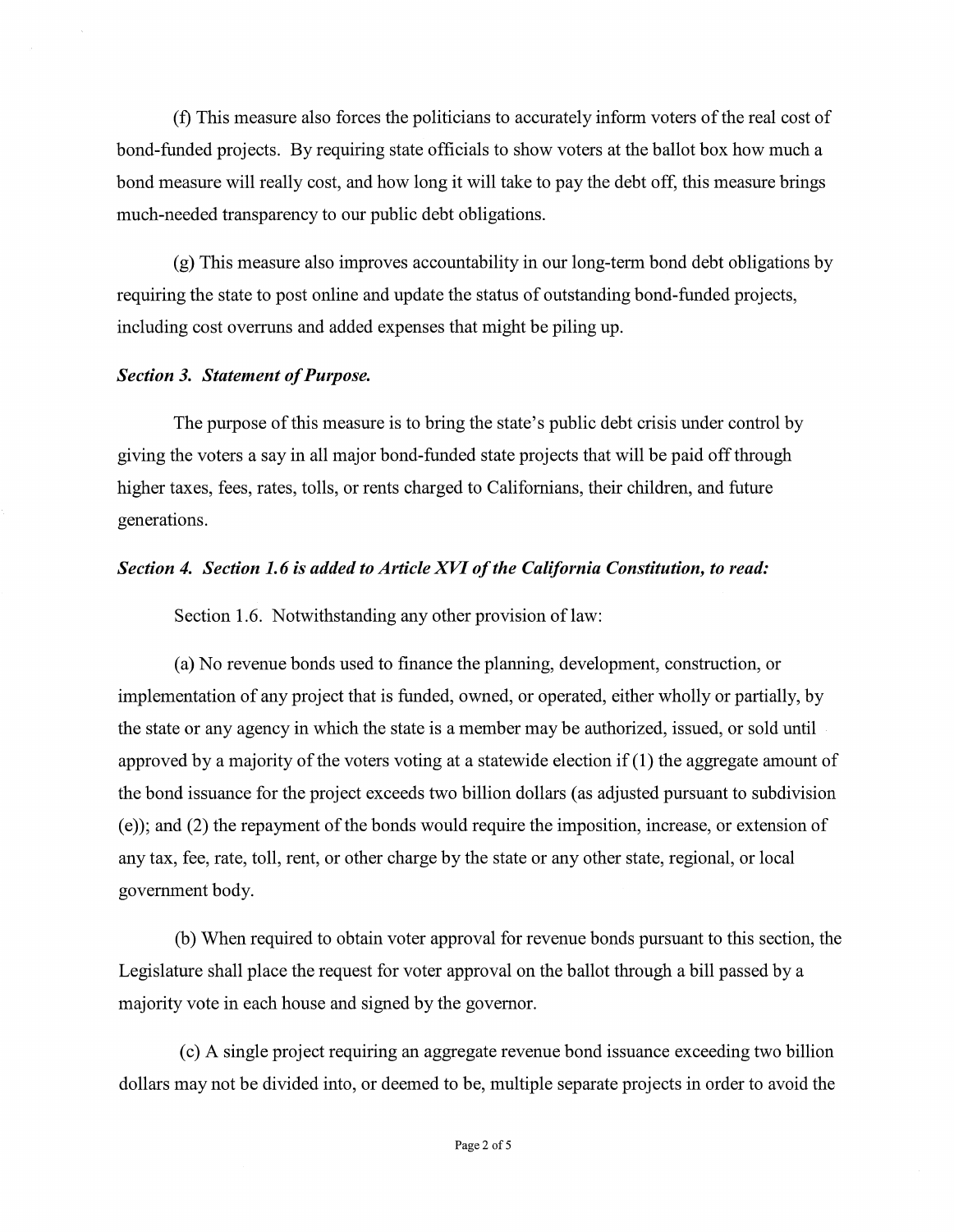voter approval requirements contained in this section. Evidence that multiple allegedly separate projects actually constitute a single project for purposes of this section include, but are not limited to, the physical or geographic proximity of the projects, whether the projects will be physically joined or connected, and whether one project cannot be completed without the prior completion of another project.

(d) The voter approval requirements contained in subdivision (a) shall apply to all projects funded, owned, or operated, either wholly or partially, by the state or any agency in which the state is a member if the amount of revenue bonds remaining to be issued or sold for the project still exceeds two billion dollars as of the effective date of this section, even if the planning, development, construction, or implementation of the project commenced prior to the effective date of this section.

(e) The two billion dollar threshold contained in subdivision (a) shall be adjusted annually to reflect any increase or decrease in inflation as measured by the Consumer Price Index published by the United States Bureau of Labor Statistics. The Treasurer's Office shall calculate and publish the adjustments required by this subdivision.

#### *Section 5. Section 1.* 7 *is added to Article XVI of the California Constitution, to read:*

Section 1.7. Notwithstanding any other provision of law:

(a) For each bond act request submitted to the voters pursuant to Section 1 or Section 1.6 of this article, or Section 8 of Article II, the following information shall be prominently provided in the state ballot pamphlet as part of the Legislative Analyst's impartial analysis of the measure: (1) a description of the project that the bonds will fund; (2) the date which the bonds must be repaid; (3) the estimated total cost to pay off both the principal and interest on the bonds; (4) the tax, fee, rate, toll, rent, or other charge that will be imposed, increased, or extended for repayment of the bonds, if applicable; (5) any other forms of repayment that will be applied to pay off the bonds; and (6) the audit and financial oversight procedures included in the bond act request to ensure the bond proceeds will be expended efficiently and for their stated purpose. If the bond act request does not contain any audit or financial oversight procedures, an explicit statement to that effect shall be included in the Legislative Analyst's impartial analysis of the measure.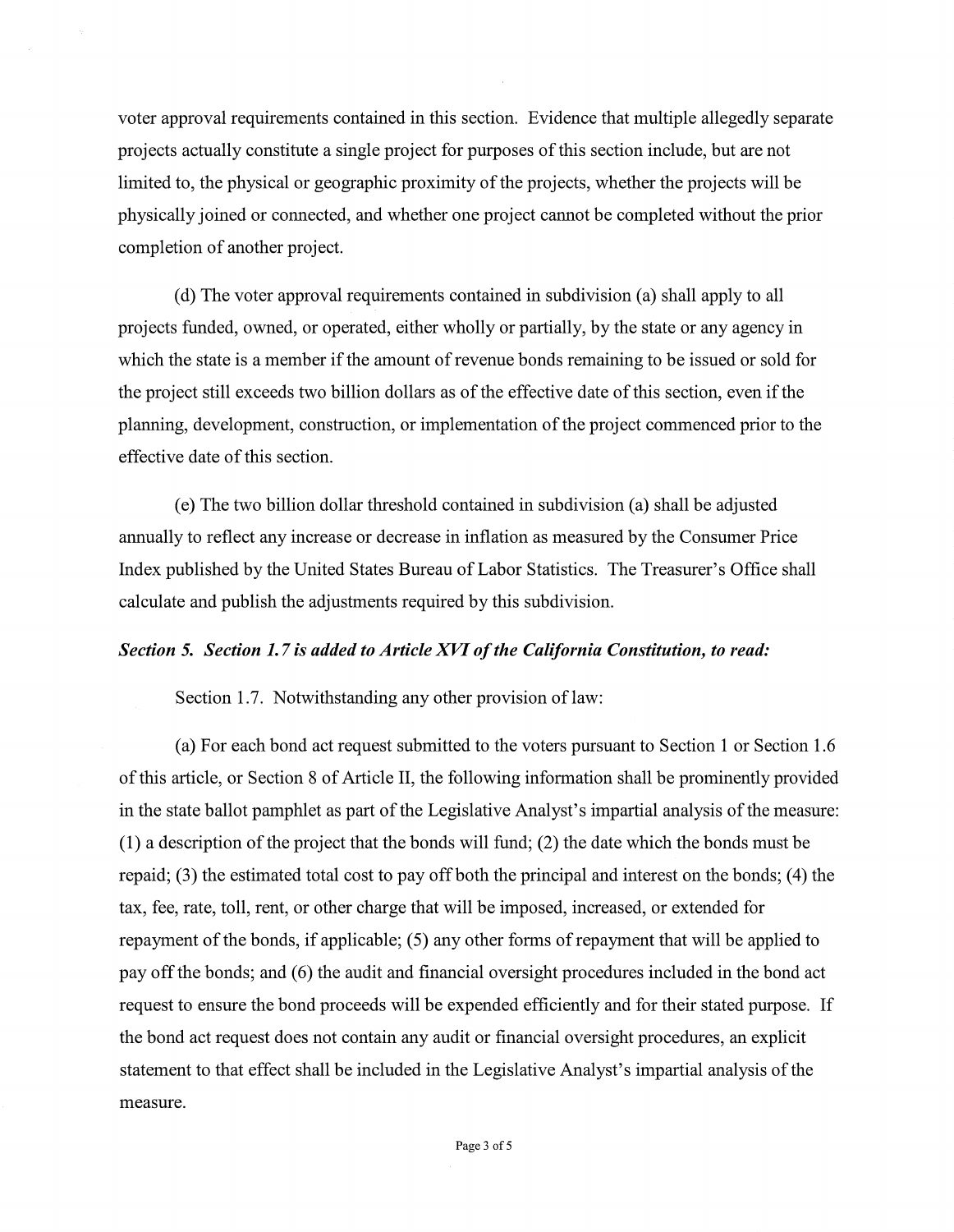(b) The information required to be provided pursuant to subdivision (a) shall be set forth in plain terms using transparent and easily understandable language in order to ensure maximum accountability to the voters. Vague, technical, or other language not easily understandable to the average voter shall be avoided.

(c) If a bond act request is approved by the voters, each government agency or department responsible for the project that is being funded shall prominently post on its Internet web site all of the information identified in subdivision (a) as well as the ongoing status of the project that is being funded, any cost overruns incurred or anticipated up to that point, and any changes in the project's expected completion date. This information shall be updated at least once per year.

(d) For purposes of this section and Section 1.6, "project" includes any project, object, or work.

#### *Section 6. Liberal Construction.*

This act shall be liberally construed in order to effectuate its purposes.

#### *Section* 7. *Conflicting Measures.*

(a) In the event that this measure and another measure or measures relating to voter approval requirements for state bonds shall appear on the same statewide election ballot, the other measure or measures shall be deemed to be in conflict with this measure. In the event that this measure receives a greater number of affirmative votes, the provisions of this measure shall prevail in their entirety, and the provisions of the other measure or measures shall be null and void.

(b) If this measure is approved by the voters but superseded in whole or in part by any other conflicting initiative approved by the voters at the same election, and such conflicting initiative is later held invalid, this measure shall be self-executing and given full force and effect.

#### *Section 8. Severability.*

The provisions of this Act are severable. If any portion, section, subdivision, paragraph, clause, sentence, phrase, word, or application of this Act is for any reason held to be invalid by a